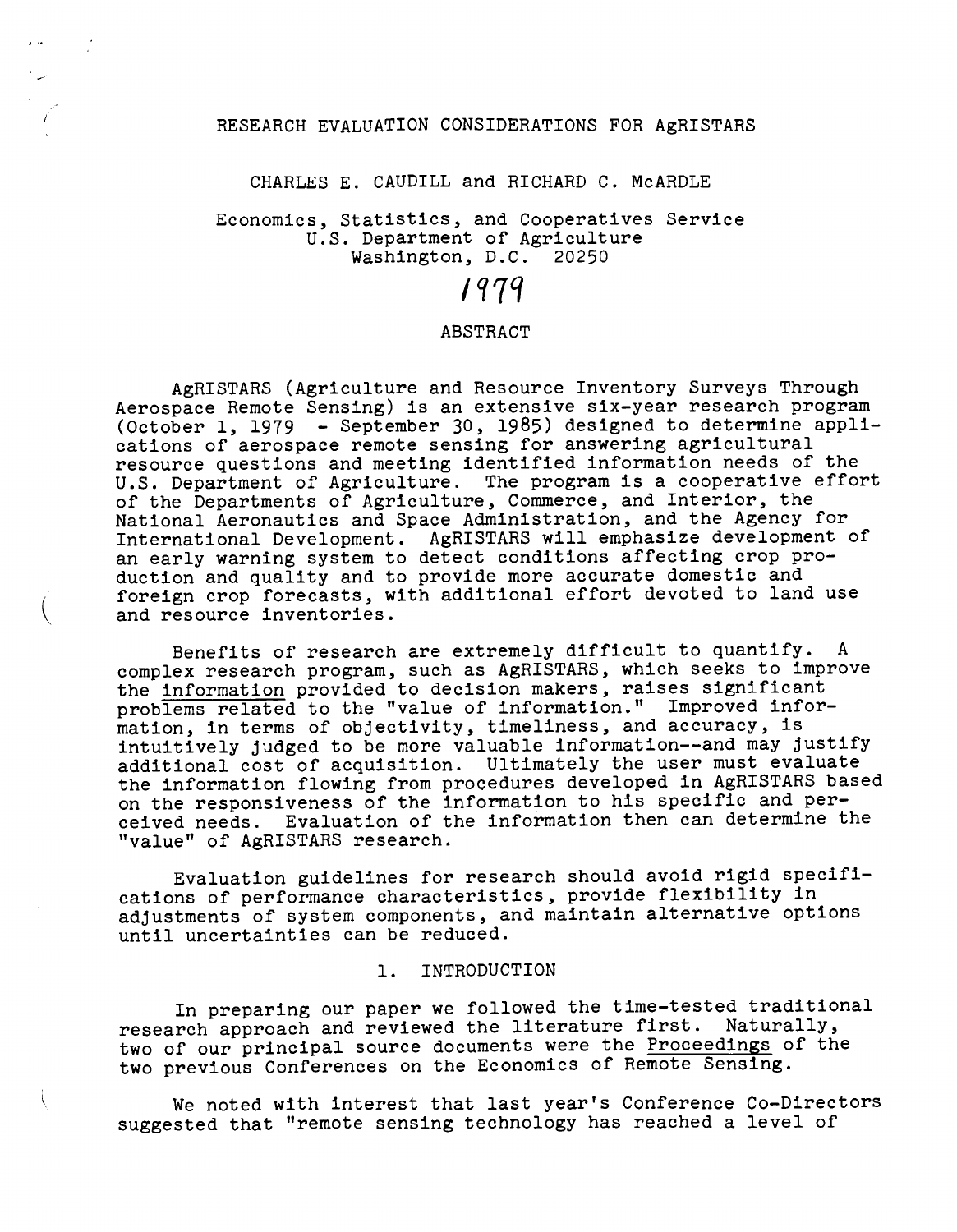maturity where certain hard economic questions of costs and expected results may properly be asked." Although we might defer judgment on their assertion that "the major issues of feasibility and potential have now been resolved," we have no quarrel with their conclusion 22 months ago that "the principal questions remaining concern both cost-benefit and cost-effectiveness of remote sensing."

The related issues of costs and benefits, which by the way need not always be linked in a hyphenated phrase, are significant issues in an extensive research and development program designed to determine applications of aerospace remote sensing for answering agricultural resource questions and meeting identified information needs of the U.S. Department of Agriculture (USDA).

The new research program is AgRISTARS (Agriculture and Resource Inventory Surveys Through Aerospace Remote Sensing).<sup>1</sup> It officially began last month (October 1, 1979) and will continue for six years. AgRISTARS is a cooperative effort of the Departments of Agriculture, Commerce, and Interior, the National Aeronautics and Space Administration, and the Agency for International Development.

Our presentation today will:

- 1. Describe AgRISTARS--a research program.
- 2. Discuss "value of information"--and the complexities of quantifying such value.
- 3. Raise questions concerning evaluation guidelines for AgRISTARS--linking research efforts in remote sensing to the value of improved information to users.

#### 2. AgRISTARS--APPLICATION OF AEROSPACE TECHNOLOG TO INFORMATION NEEDS - - - - ....

The goal of the AgRISTARS program is to determine the usefulness, cost, and extent to which aerospace remote sensing data can be integrated into existing or future USDA systems to improve the objectivity, reliability, timeliness, and adequacy of information required to carry out USDA missions. In a sense the stated goal of the AgRISTARS program closely parallels the theme and purpose of today's conference, which is to examine the cost, effectiveness, and benefits of information systems involving remote sensing technology. Costs, whether in terms of money, people, or equipment, are very important to us. We know that the benefits will most likely result from greater objectivity, reliability, and timeliness of data--even if we can not now put a price tag on those benefits.

The overall approach in AgRISTARS is a balanced program of remote sensing research, development, and testing which addresses domestic resource management, as well as global commodity production information needs.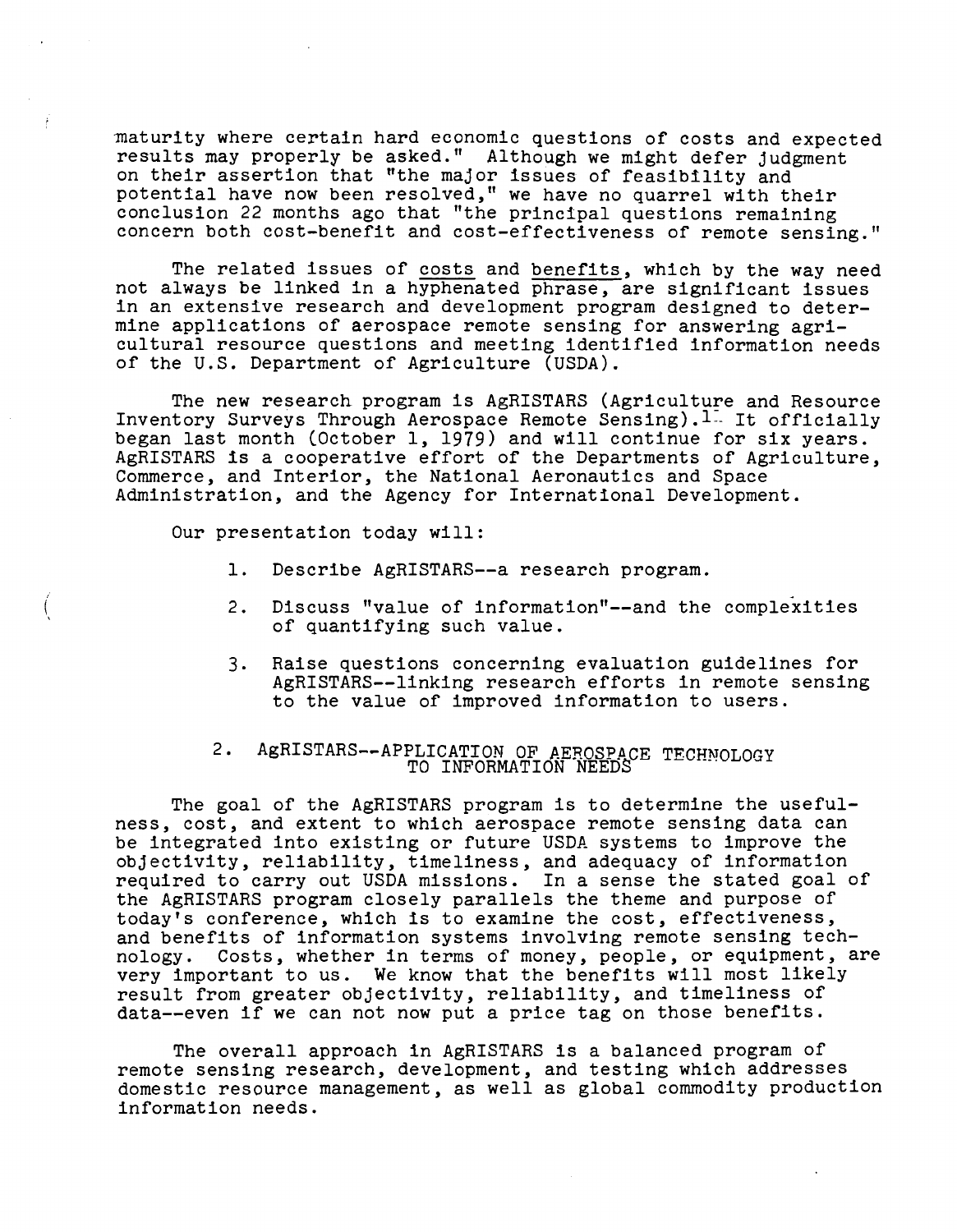The program addresses the following categories of information needs identified by the Secretary of Agriculture:

- 1. Early warning of change affecting production and quality of commodities and renewable resources;
- 2. Commodity production forecasts;
- 3. Land use classification and measurement;
- 4. Renewable resources inventory and assessment;
- 5. Land productivity estimates;
- 6. Conservation practices assessment; and,
- 7. Pollution detection and impact evaluation.

While all seven are important to the Department, the first two-early warning and commodity production forecasting--have been given emphasis because of the immediate need for better and more timely information on crop conditions and expected production.

3. MAJOR RESEARCH PROJECTS AIMED AT INFORMATION NEEDS

The AgRISTARS Technical Program is structured into eight major projects as follows:

1. Early Warning/Crop Condition Assessment (EW/CCA);

- 2. Foreign Commodity Production Forecasting (FCPF);
- 3. Yield Model Development (YMD);
- 4. Supporting Research (SR);
- 5. Soil Moisture (SM);
- 6. Domestic Crops and Land Cover (DCLC);
- 7. Renewable Resources Inventory (RRI); and,
- 8. Conservation and Pollution (C/P).

The Early Warning/Crop Condition Assessment research effort is designed to develop and test the basic techniques required to support the operational Crop Condition Assessment Division (CCAD) of the Foreign Agricultural Service in USDA. The EW/CCA addresses 20 crop/region combinations in the U.S. and 7 foreign countries (USSR, Argentina, Brazil, Canada, People's Republic of China, Mexico, and Australia) and 6 major commodities (wheat, barley, corn, soybeans, rice and cotton).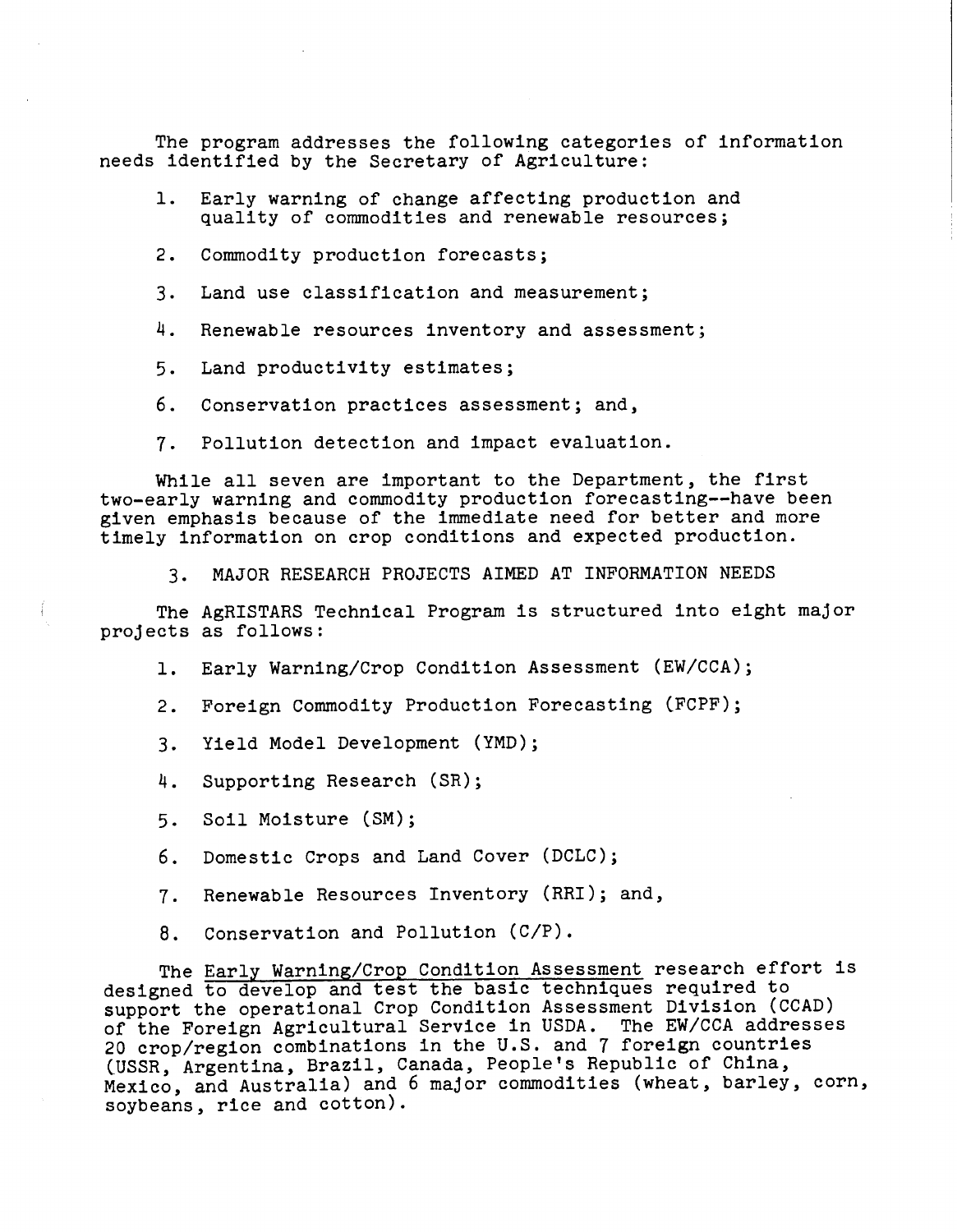The Foreign Commodity Production Forecasting activity addresses 12 crop/region combinations in the U.S. and 6 foreign countries (USSR, India, Argentina, Brazil, Canada, and Australia) for 5 major commodities (wheat, barley, corn, soybeans, and rice). This project will develop and test procedures for using aerospace remote sensing technology to provide more objective, timely, and reliable crop production forecasts several times during the growing season and improved pre-harvest estimates for the crop/regions of interest.

The Yield Model development activity will support USDA global crop production forecasting. Activities under this project include selection, evaluation and improvement of existing models. New independent variables such as solar insolation, spectral measurements, remotely measured soil moisture, will be developed and studied for possible inclusion in these models along with adjustments for crop phenology and technology. Also, the basic research required for developing physiological models which more accurately reflect plant growth processes will be a major part of the yield modeling project.

The Supporting Research project covers research, development, and testing of new and/or improved remote sensing technology. Research will be conducted in the following areas, as related to applications of remote sensing technology: sampling and aggregation; area estimation; crop development stage estimation; spectral crop appearance in yield estimation; crop stress; and, soils.

Soil Moisture research is directed toward development of the measurements of soil moisture (in-situ as well as aircraft and space sensors) for potential use in other applications, such as early warning uses, crop yield estimation, watershed runoff, and vegetative stress assessments.

Domestic Crops and Land Cover objectives are directed at automatic classification and area estimation of land cover with emphasis on major crops. Landsat and advanced sensor data will be used in conjunction with ground data to improve the precision of estimation and classification procedures at the substate level and to investigate change monitoring techniques . .

The Renewable Resources Inventory Project involves requirements in 4 main categories: Large area renewable resources inventories; detection, classification and measurement of disturbances; classification, modeling and measurement of renewable resources; and, determination of site suitability and land management planning processes.

The Conservation Assessment portion of the Conservation and Pollution Project addresses applications in 4 areas: inventory of conservation practices; estimation of water runoff using hydrologic models; determination of physical characteristics of snowpacks; and determination of .soil moisture utilizing thermal infrared data.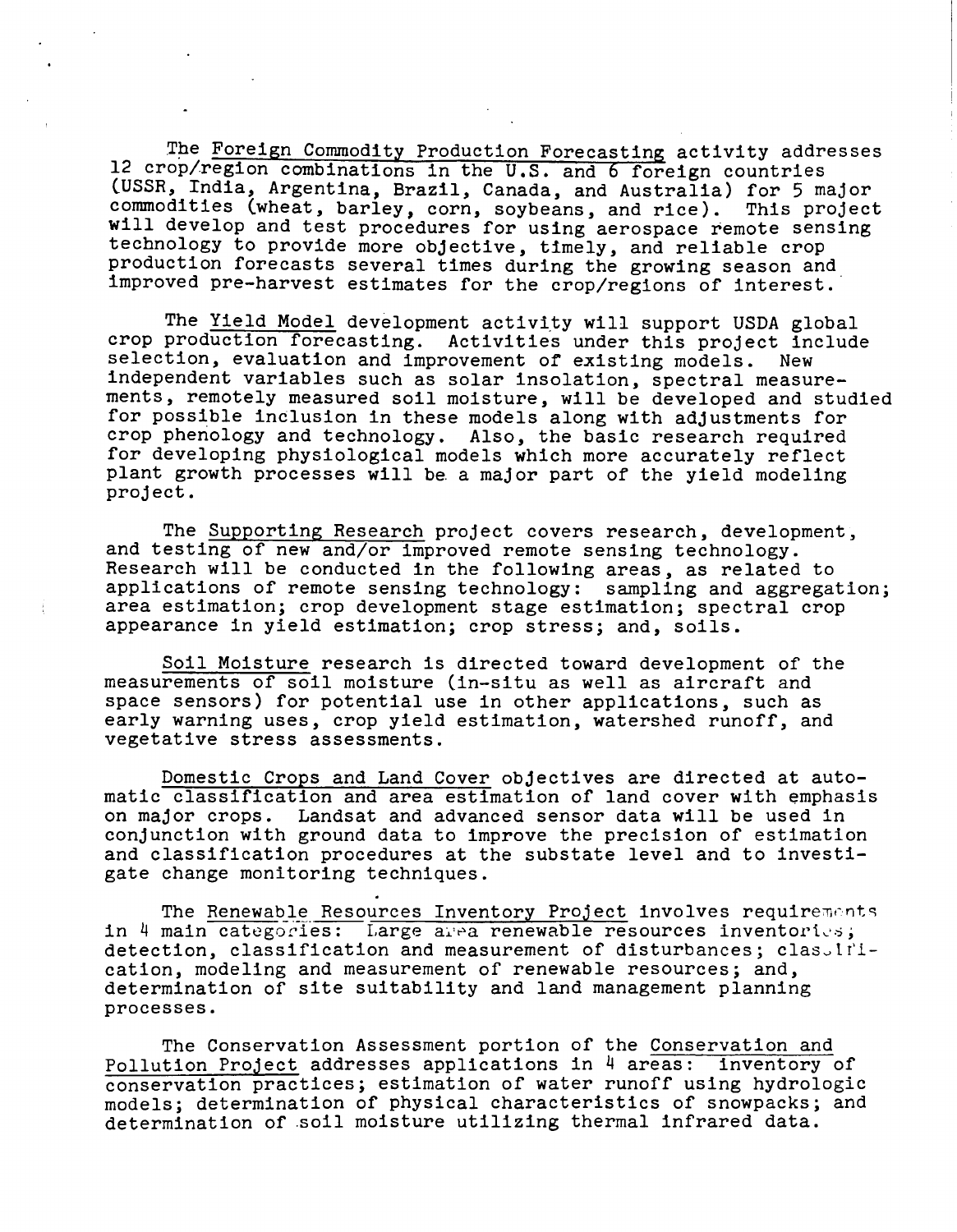The Pollution portion of the Conservation and Pollution Project will provide an assessment of conservation practices through use of remote sensing techniques to quantitatively assess sediment runoff; to detect gaseous and particulate air pollutants, and to assess their impacts on agricultural forestry resources.

## 4. "INFORMATION IS AN EXPENSIVE COMMODITY AS WELL AS A VALUABLE ONE"

"Social returns on the investment in data for improved coordination and management of specialized industrial processes are usually very high. In very competitive unconcentrated industries such as agriculture these gains are only realizable through public investment......Information is an expensive commodity as well as a valuable one." 2

We believe there is general consensus with the preceding statements by Bonnen (1977, pp. 402, 407) particularly among those dealing with global agriculture and its associated myriad policy problems. Because of its intangible nature and the impossibility of enumerating the total population of "information users" producers of information face an extremely difficult task in arriving at the value or benefits of information. The literature contains a number of suggested approaches for measuring "value of information." <sup>3</sup> However, our impression is that there is still not a general consensus <sup>4</sup> on the appropriate approach or methodology for conducting cost-benefit studies dealing with this problem.

And the problem of valuing information is certainly not simplified when one adds the task of evaluating research being done to improve the information product.

 $\overline{\phantom{a}}$ 

One might assume that benefits from research will be included in the final value assessed by the decision maker using the information. But the real-life situation is far more complex: research extends into other applications areas, there are delays in application of research findings, and the decision maker may choose not to use the "improved" information.

We bring up the question of derivation of benefits not to complicate an already complex situation, but rather to put all of the components into perspective. Sometimes it is a little easier to examine different stages of the process for clues which may help in evaluating the whole.

AgRISTARS is a research program aimed at improving information. How does the research effort contribute to greater objectivity, timeliness, and reliability of the information? How does the improved information impact decisionmaking? Improvements in information systems take place slowly and are judged subjectively.

Research which results in an improved variety of wheat or corn may be quickly and objectively evaluated in terms of increased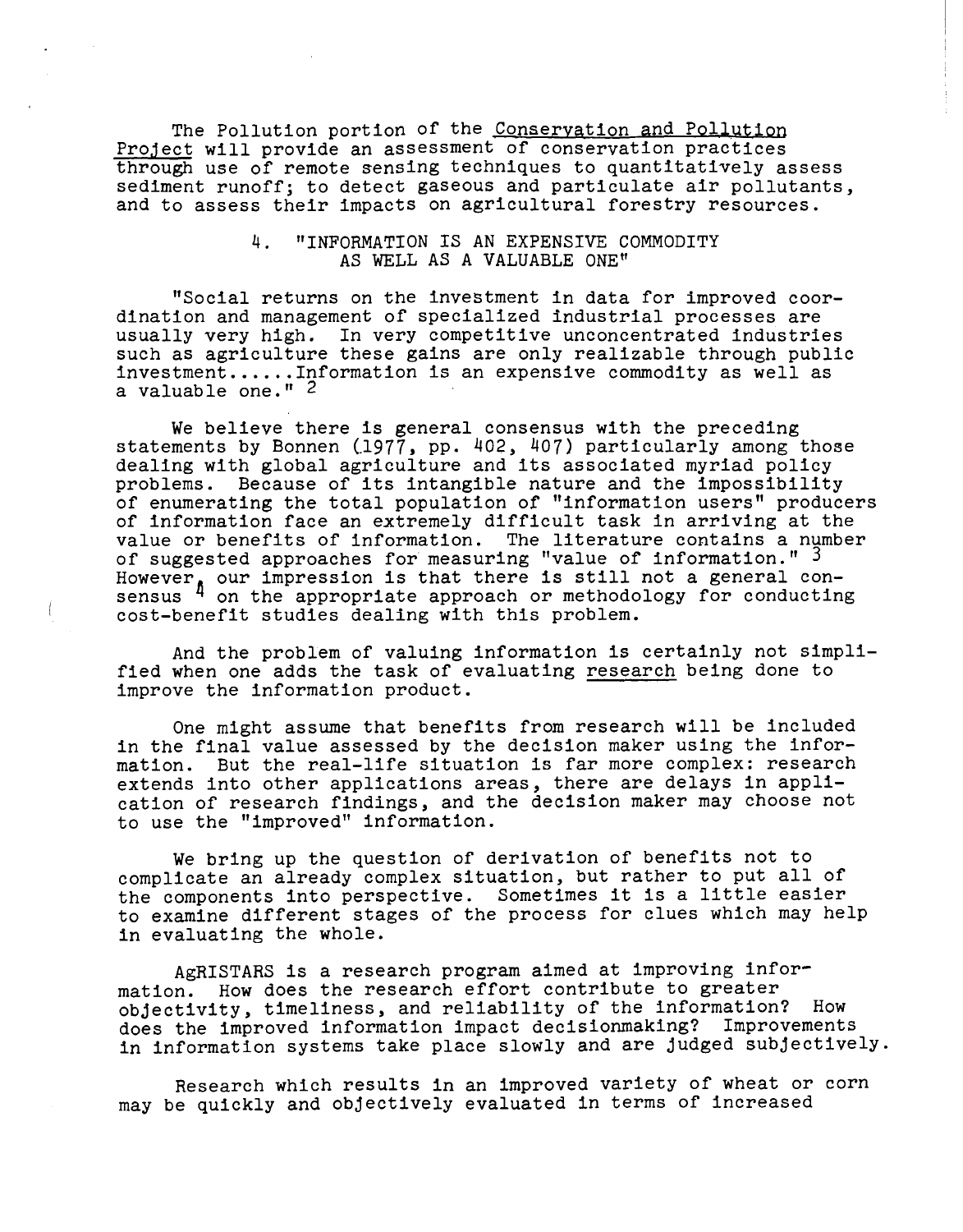number of bushels per acre, resistance to disease, tolerance to drought and the like. Competition in the market place encourage Competition in the market place encourages rapid adoption of improved varieties.

On the other hand, research to improve information, either quantitatively or qualitatively, faces much greater difficulty in determining the value of its research findings. This problem is compounded by the fact that improvements or changes in information systems, supported by research, are seldom if ever implemented as soon as researchers think they should be. Historically, indicated research changes or improvements in. USDA agricultural information systems have taken a decade or more to be implemented and accepted as integral parts of the operational· system. There are many reasons for the long lead time required for operational implementation of research results, such as resistance to change, need for training operations staff, and perhaps most critical in the delay, particularly for public information systems, is the problem of acquiring the additional resources required for the new technology to be implemented. For example, producers of public information tend to take the approach that assigns the maximum returns while political decision makers, consciously or unconsciously, place the minimum value on information by steadfastly refusing to assume the costs required for changing or improving information.

In both cases the assigned benefits are apt to be based on somewhat subjective approaches picked to support predetermined positions of the involved individuals. In spite of the difficulty in performing rigorous cost-benefit studies, there are increasing demands being made on data producers to support budget requests with cost/benefits analyses. While this may be appropriate for operational programs, it is in our opinion extremely questionable to use this approach for research budgets.

Ť

## 5. AFTER RESEARCH, APPLICATION OF FINDINGS

Moving to the next stage, that is, determining the implications of improved information in decision making, we were somewhat surprised by the statement of Deacon, Simonett, and Smith (1978, p. 138), "that the best developed methodology for estimating such benefit: lies in the area of improved crop forecasts."  $5$  After a selective review of the literature we do not disagree with the statement. Our initial impression of surprise was based on some knowledge and on questions which have been raised concerning the validity of the explicit and implicit assumptions underlying most of these studies. For example, Bullock (1976, pp. 76-80) in a note on social costs caused by errors in domestic agricultural production forecasts, arrives at the conclusion that estimating social benefits from improved forecast accuracy is not a promising area of research. He reaches this conclusion due to the complexities of obtaining the necessary estimates in a world characterized by many sources of uncertainty other than the production forecast errors. He agrees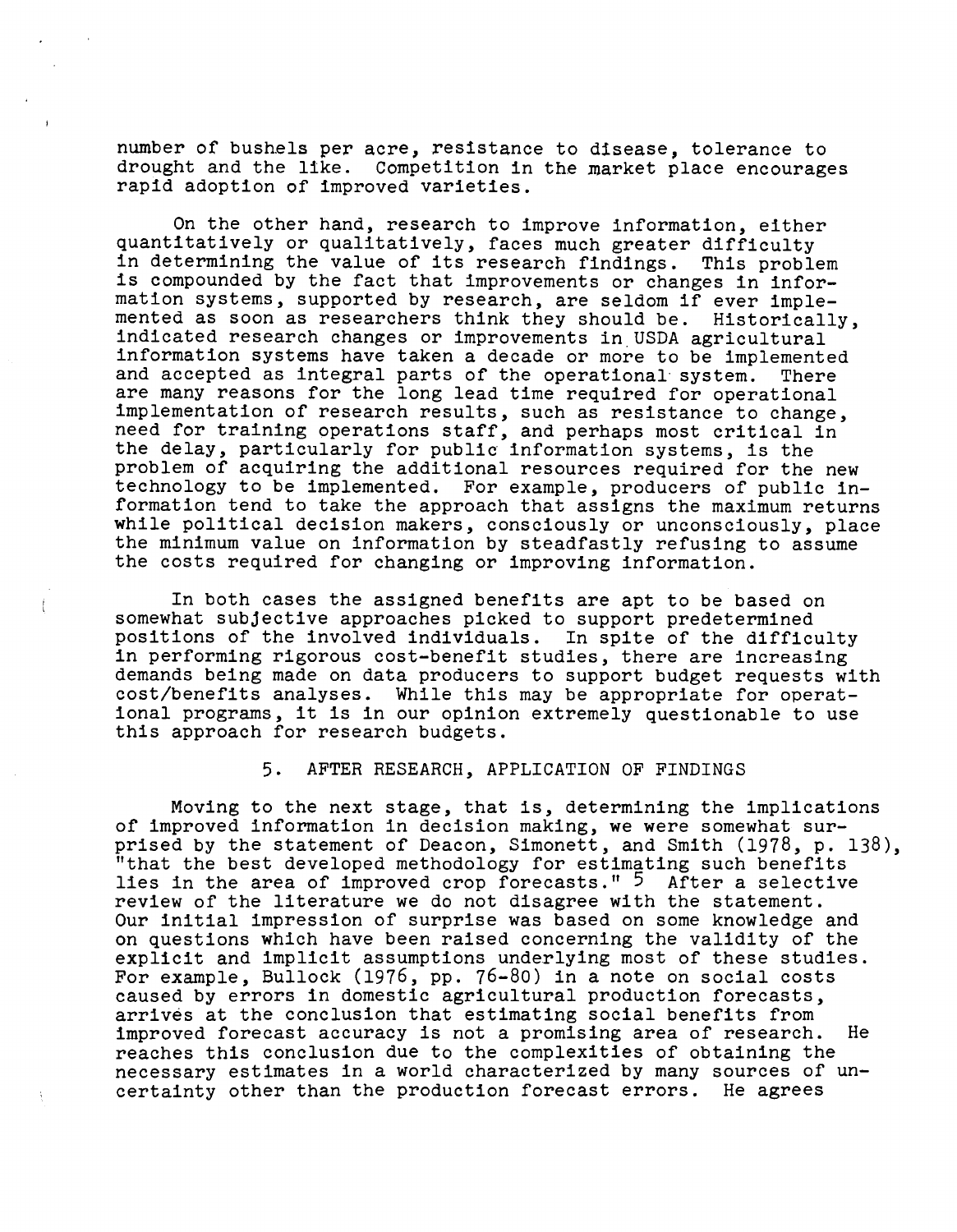that, in general, accurate forecasts are preferable to inaccurate forecasts, but he concludes that large forecast errors are not sufficient grounds to argue for additional expenditures to improve the accuracy of domestic forecasts.

## 6. PRELIMINARY EVALUATION GUIDELINES HAVE BEEN PREPARED FOR AgRISTARS

With the preceding background, the difficulty USDA faces in evaluation of AgRISTARS research is apparent. In developing the technical program plan, plans for and approaches to evaluation and benefit analysis have not received as much attention as we would<br>like. We are just now beginning to address this long recognized We are just now beginning to address this long recognized component of the program. The USDA as "end user," of the program output has prepared preliminary evaluation guidelines for AgRISTARS. The following excerpts from these guidelines will provide some insight into the current thinking of the Department regarding research evaluation.

The joint activity in question is a research program... Carrying out the research process is not a question of success or failure, and results should not be defined in these terms...

The philosophy that will be followed by the Department in evaluating any results from the program is that the research and experiments conducted must show tangible results which are repeatable, and which provide information of value to the Department in a cost-effective manner when compared with or incorporated into existing methods for obtaining the same information...

...User evaluations will be the sole responsibility of .USDA. The user agency technicians participating in the evaluation will use the evaluation plan and criteria developed prior to the start of the research as a guide in evaluating the research results .

...The final user evaluation will address the following:

- 1. To what extent does the new technology provide new improved or more timely information when compared to existing USDA user agency information systems?
- 2. Will the information be of value to the USDA user agency decision makers on a continuing basis?
- 3. Can the new technology be easily adopted, adapted or integrated into existing USDA information systems?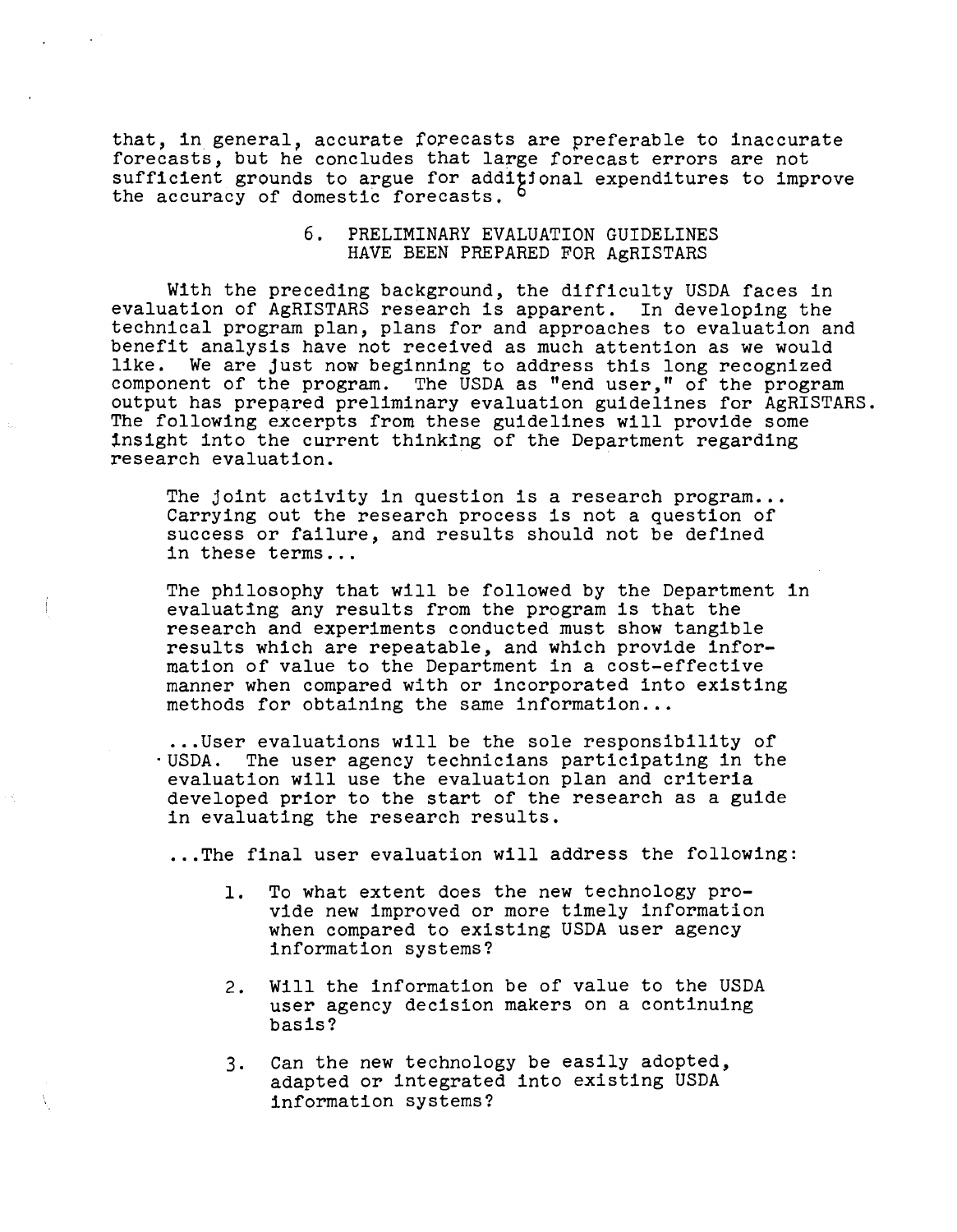4. Can the cost of modifying, integrating and implementing the new system in USDA be justified? ...

## 7. RESEARCHERS MUST BE INVOLVED IN EVALUATION EFFORTS

As researchers, planning a research program, we have to some extent "passed the buck" and operated under the concept that end users of the research results and developed technology are responsible for evaluation. While ultimately this is true, as we seriously address "evaluation," it is becoming apparent that we, as researchers, should have more responsibility in this process than we have been permitted to assume by the preliminary guidelines. Now evolving is the concept that joint (researcher-user) teams need to be involved in the research program and in the evaluation process. There is also the recognized need for additional independent work, particularly by economists outside of AgRISTARS, on the more general problem of determining social returns to agricultural information. AgRISTARS is a very large research program designed to improve or add to existing agricultural information, therefore, it seems entirely appropriate that some portion of future funding be devoted to addressing this problem.

The problem of designing and implementing an overall evaluation plan is compounded because AgRISTARS is a multi-agency program, with each agency having unique approaches to research. Some researchers want to establish their own evaluation criteria as part of their experiment design. Others want evaluation criteria specified by end users prior to experiment design. Even within USDA, the different agencies do not as yet have complete agreement on how or by what criteria, research results from AgRISTARS should be evaluated.

## 8. RIGID APPROACH TO EVALUATION A MISTAKE

By now some of you will be impatient with the broad approach I have taken to the question of evaluation. To the econometricians, operations researchers, and budget analysts in the audience, may I say that as a statistician, I too, am anxious to get our work

"quantified," that I, too, want to deal with the objectivity inherent in numbers, and that I, too, want to be able to give a solid dollars and cents benefit figure to our budget examiner.

At the same time, however, I would be remiss if I did not acknowledge that as a statistician I am all too much aware that dubious equations and linkages can be created, from which erroneous inferences can be drawn.

Expressed in very basic terms, we intend to compare accuracy of crop acreage and production estimates with and without the data from AgRISTARS, and we intend to keep records which will help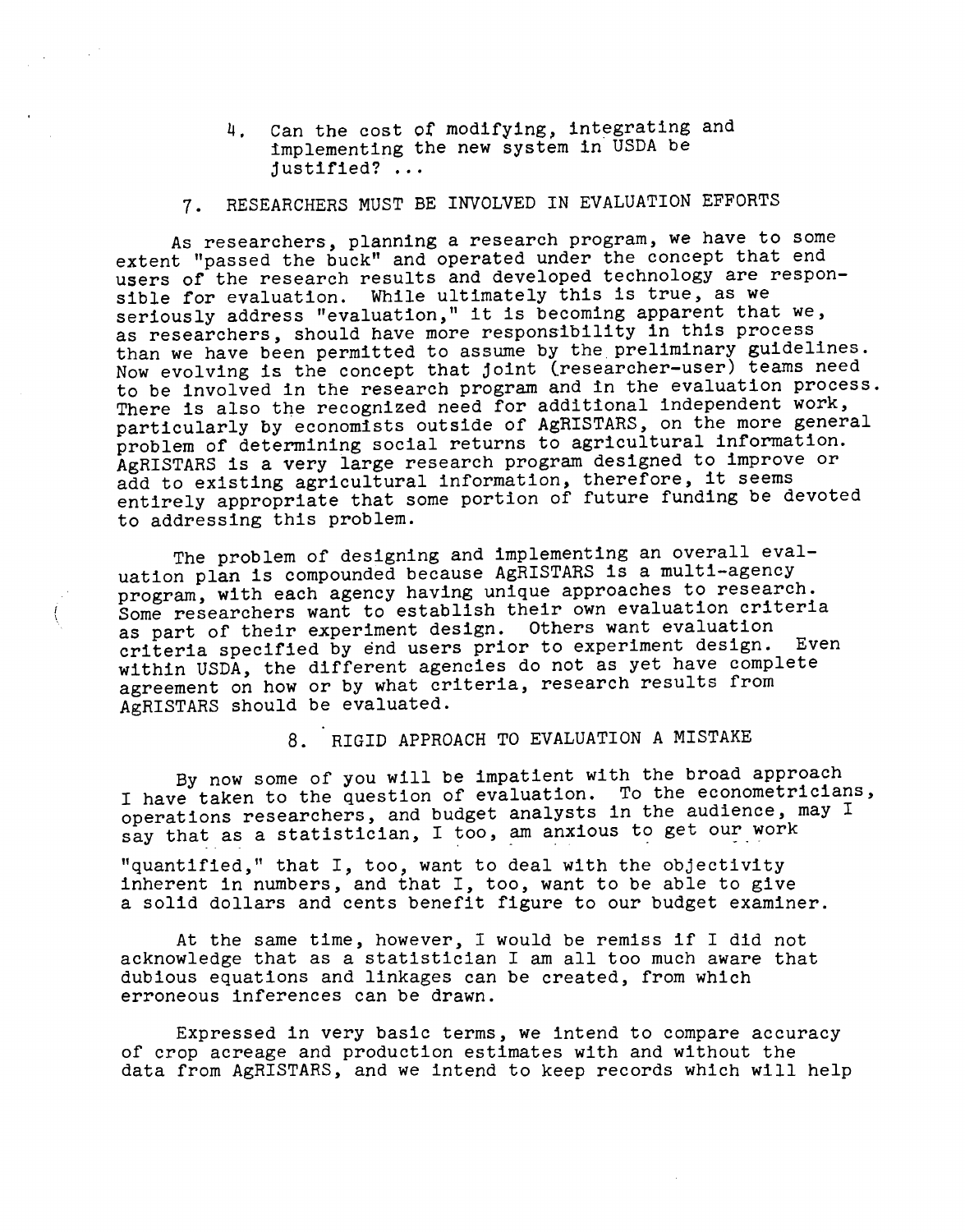determine advantages in timeliness. (Remember, AgRISTARS is research, not an operational program, and "timeliness" will be indirectly obtained.) Further, we will attempt where feasible, to compare cost effectiveness of different remote sensing systems.

We are not ignoring objective measures (numbers, if you will). But as we have indicated, standards and tolerances will vary from crop to crop, will depend on time of acquisition, and will be influenced by whether the coverage is domestic or foreign. An information system must be tailored to fit the needs of its users, just as we have insisted that technology be designed to meet user requirements, not the other way 'round.

#### 9. BROAD PERSPECTIVE ESSENTIAL IN RESEARCH

The "success" of AgRISTARS--and I am not sure success is the best word to use--will be ultimately determined by the "user" of the research products in changing or improving the existing USDA agricultural information system. A good answer to the question, "Was it worth the money?", may take a decade, possibly longer.

*f*  $\backslash$ 

 $\pm$ 

In the meantime, as we set up our evaluative guideposts and checklists, we are optimistic that we can give some interim answers, provided that the following premises and research policy prescriptions are understood and agreed to by the involved researchers, managers, and political decision makers: (1) Research goals are not uniquely set; new techniques, methodologies, or products that outperform the present capability in several respects or dimensions are important, but there is a wide range of performance characteristics that would be satisfactory; moreover, there is not an attempt to ascertain the most desirable combinations of characteristics until a capability with such characteristics has been developed and tested; (2) in proceeding to the goal, there are very large uncertainties, and one of the principal concerns must be the reduction of these uncertainties before committing the bulk of the resources.

These premises imply the following research policy prescriptions:

- 1. Rigid specifications of the performance characteristics of the desired product should be avoided.
- 2. When the desired product is a "system" containing several components, there should similarly be no rigid stipulation in advance about the way in which the components are to be adjusted to each other as it is important to give each team working on a component the maximum freedom of movement even though subsequently a special effort will have to be made by the user to fit the various pieces of the system together.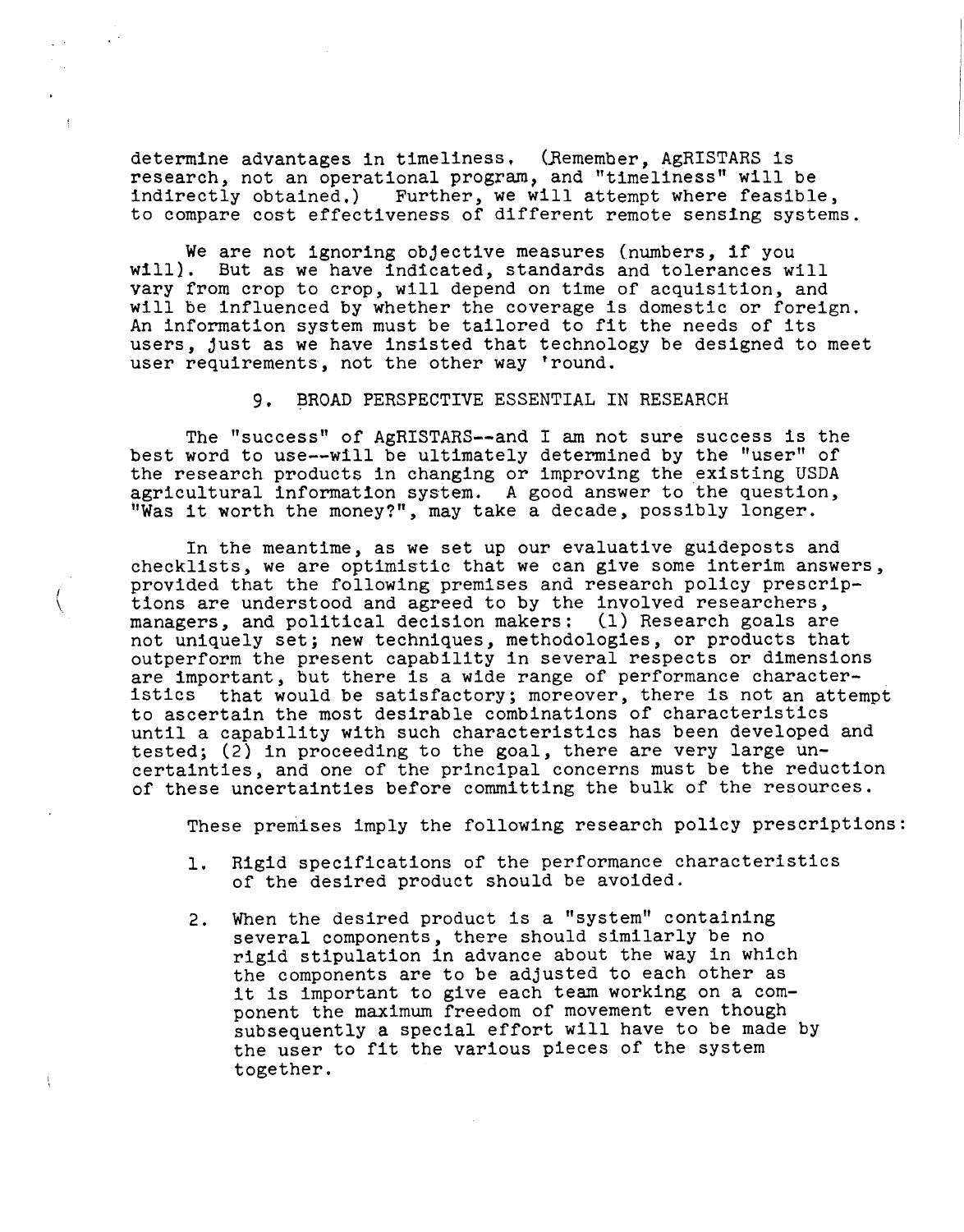3. In considering alternative approaches to research and development of a desired capability, the correct procedure is not necessarily to decide which is the best prospective approach on the basis of the most sophisticated benefit-cost analysis available; in view of the large uncertainties surrounding all approaches at an early stage of research and development, it may be advisable to try out in practice several approaches until the uncertainties have been sufficiently reduced and to delay until then the decision as to the best approach.\*

We feel that the Evaluation Plan for AgRISTARS can be generally based on the preceding premises and research policy prescriptions.

\*After premises suggested by Hirschman (1967) 7 based in turn on ideas articulated in RAND Corporation studies in the late 1950's about "the conditions for R & D progress."  $8$ 

 $\Big(\bigg)$